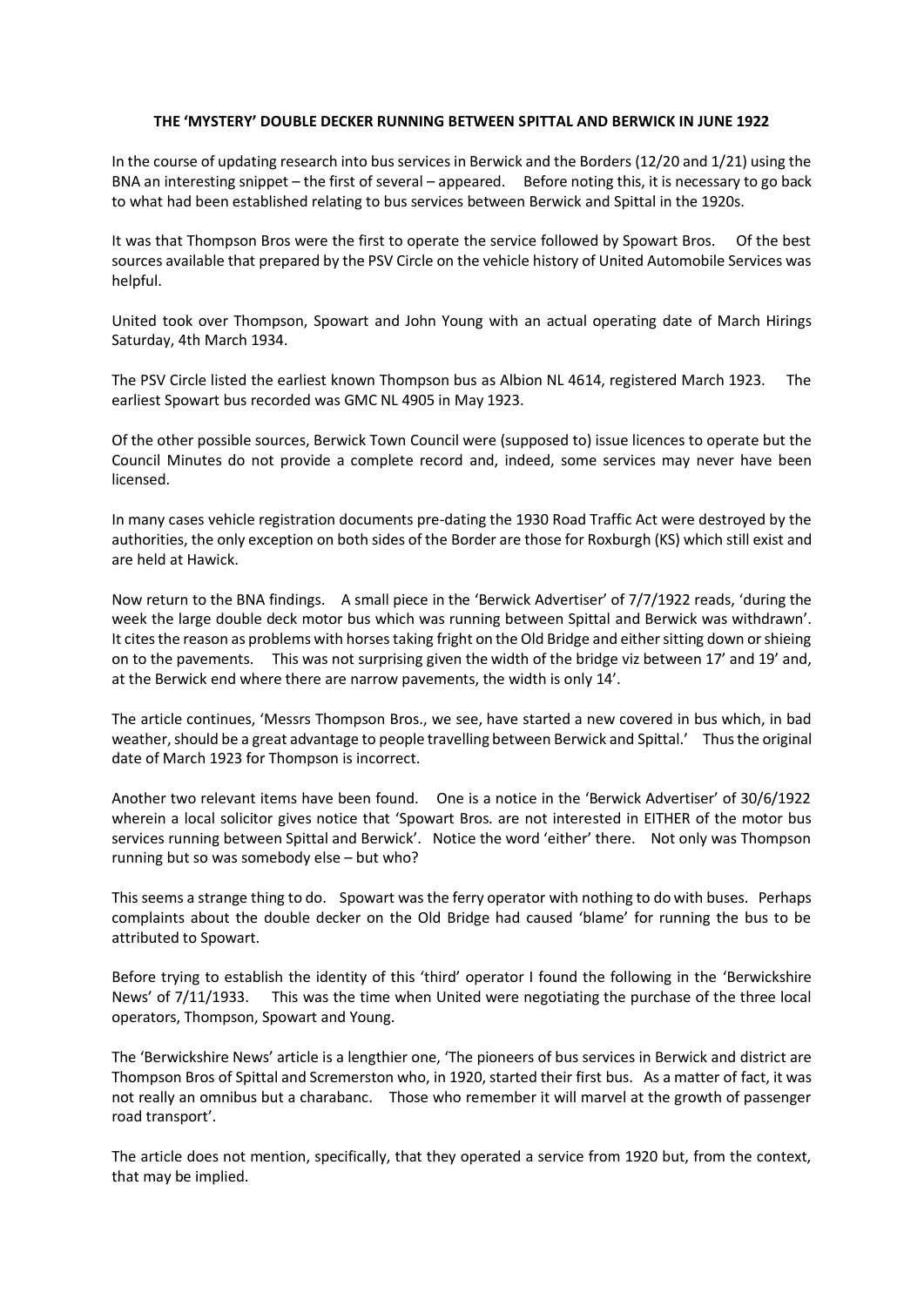Neither reference nor advert about Thompson's operation appears in either the 'Berwick Advertiser' or the 'Berwickshire News' between 1919 and 1923. The 'Berwick Journal' has not been seen as it is not on the BNA and the only known source is that on microfilm at Berwick Record Office/Library.

A more accurate date for Thompson to have commenced is 26/1/1922 and that may relate to the afore mentioned 'covered in' bus. The first licences issued to Thompson were on 2/3/1923 for two buses. Spowart was licensed for two buses on the same day as was S. E. Young, Tweedmouth for one bus. John Young (no connection) began in 1921 and his first known licence is dated 9/5/1923. This was the time when Berwick Town Council began to 'take an interest'.

Before trying to identify the 'third' operator it is necessary to record something of Harry Brook at Amble and the Amble & District Motor Services. Harry Brook came from Holmfirth, his first venture into bus operation, as far as we know, was at Amble, probably in 1921, or a little earlier. He sold the Amble business to Robert Knox, of Amble, in 1922 and moved to Selkirk where he started the first bus service between there and Galashiels on 18/6/1922. He went on to participate in Brook & Amos Co. Ltd and then on a long career which is not relevant to this particular subject.

Amble Town Council Minutes provide little information about bus services and contain no operators' names.

As part of the necessary research, not only into Berwick-related matters, but into some aspects of the Borders as Brook & Amos eventually operated into Berwick, enquiries had to be made into Harry Brook's activities. One of those who would be helpful then was Robert Grieves, Paisley.

The author has a note of a phone conversation with Robert on 31/10/1999. RG thought that Amble & District had a double deck open top which was later transferred to Brook's Selkirk operation (c.1922/1923) after which it was fitted with covered top by Andrew Amos at Selkirk, the latter being part of the Amos half of Brook & Amos. He thought that this double decker had operated between Berwick and Spittal 'before Spowart'. At the time there was no evidence from anyone in Berwick about this bus and no further enquiries were made.

Another source indicated that Knox had had a Thornycroft open top double decker converted from a WW1 chassis in 1922.

Some other notes, unfortunately the source of which is unknown, list vehicles owned by Amble & District. Two buses in this list are of interest, the remainder staying with Knox after acquiring the operations.

They are: — NL 3150, Thornycroft J, reg. 24/3/1922, no name, but an address at 78, Sunderland Terrace, Morpeth.

NL 3700, AEC, normal control, reg. 12/6/1922, no name but an address at 78½, Red Row. This bus (a 26 seater) was owned by Harry Brook and moved with him to Selkirk and later to Brook & Amos, SMT and, later, to Robertson, Dundee in 5/1929.

The addresses are 'odd' but they can be identified as 78, Swarland Terrace, Red Row, and that for 'Red Row' is likely to be the same address. Swarland Terrace is a row of miners' cottages one of which (46) was occupied by John Mack (and family), who worked for Harry Brook from leaving school, and who went with him to Brook & Amos and SMT.

NL 3700 is confirmed as having gone to Selkirk and that leaves Thornycroft NL 3150. There is no record on PSV Circle documents indicating that the Thornycroft had gone to Selkirk.

There was another source that being by D L G Hunter in his book, 'SMT to Eastern Scottish'. He noted that an open top AEC double decker had been operated by Brook & Amos on the Selkirk-Gala service. He